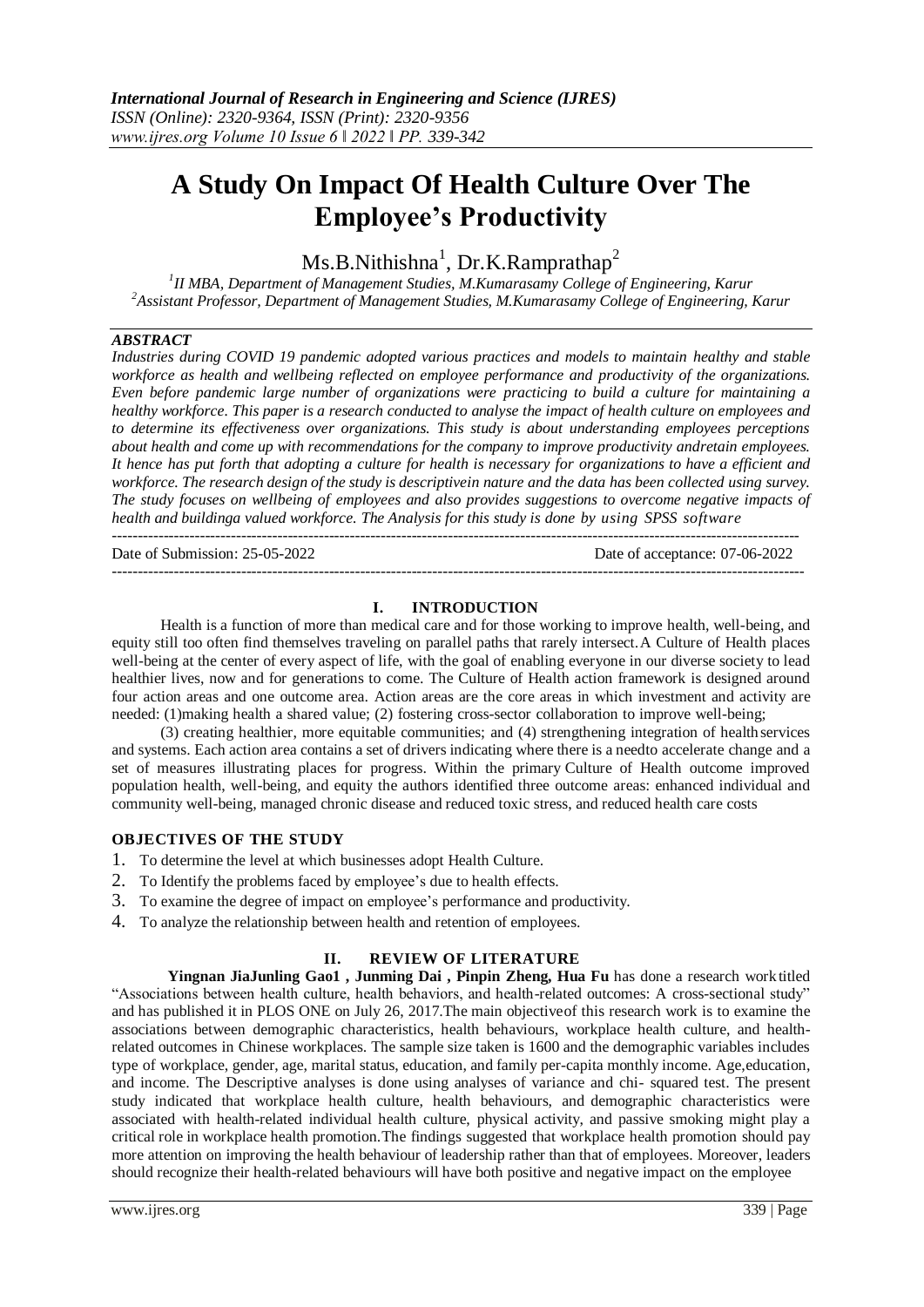**Farida Saleem, Muhammad Imran Malik and Saiqa Saddiqa Qureshi** has done a researchwork titled "Work Stress Hampering Employee Performance During COVID-19: Is Safety

Culture Needed?" and has published it in Frontiers in Psychology on 2021.The main objectiveof this research work is to examine The sample size taken is 245 and ANOVA test is used to identify the significant impact of the demographic variables on the proposed model.Both exploratory and confirmatory factor analysis are performed. The study found the employees experiencing work stress feel that their autonomy is decreasing, and they may not perform as per the required standards resulting towards their decreased productivity. The health hazards not only affect the individuals in their individual capacity but also add to the cost of the organization in terms of employee absence and turnover of employees. The study suggests thatdecreasing stress by maintaining a SC is necessary for improving the TP of employees and it is argued that the employees will be in a position to perform well when they feel safe at their workplaces.

**Zirui Song, MD, Katherine Baicker** has done a research work titled "Effect of a Workplace Wellness Program on Employee Health and Economic Outcomes" and has published it in JAMA, American Medical Association in 2016.The main objective of this research work is to evaluate a multicomponent workplace wellness program resembling programs offered by US employers. The sample size taken is 32974 and analysis used for measuring data were Secondary and Sensitivity Analyses, Heterogeneity Analyses, Statistical Analyses.Four outcome domains were assessed. Self-reported health and behaviors via surveys and clinical measures of health via screenings were compared; health care spending and utilization and employment outcomes from administrative data were compared .The study found that employees exposed to a workplace wellness program reported significantly greater rates of some positive health behaviors compared with those who were not exposed, but there were nosignificant effects on clinical measures of health, health care spending and utilization, or employment outcomes after 18 months

#### **III. RESEARCH METHODOLOGY 3.1 RESEARCH DESIGN**

The data for the research is obtained in descriptive format through primary data collection and the qualitative data aims to produce contextual real-world knowledge about the cultures and structures followed by organizations. The primary data and is collected through online questionnaire. Primary data collection is the process of gathering data through survey, questionnaire, interviews or experiments. The data is collected in the form of Likert scale fromemployees working in companies.



### **ANALYSIS AND INTERPRETATION CORRELATION BETWEEN WORKLOAD AND UNHEALTHY PRODUCTS**

| <b>Correlations</b>                                       |                            | Is work load<br>leading you tostress | you intake any<br>unhealthy<br>Do<br>products due to<br>work stress |
|-----------------------------------------------------------|----------------------------|--------------------------------------|---------------------------------------------------------------------|
| Is work load leading you tostress                         | <b>Pearson Correlation</b> |                                      | $.464$ <sup>*</sup>                                                 |
|                                                           | $Sig. (2-tailed)$          |                                      | .000                                                                |
|                                                           |                            | 114                                  | 114                                                                 |
| Do you intake any unhealthyproducts due to<br>work stress | Pearson Correlation        | $.464**$                             |                                                                     |
|                                                           | $Sig. (2-tailed)$          | .000                                 |                                                                     |
|                                                           |                            | 114                                  | 114                                                                 |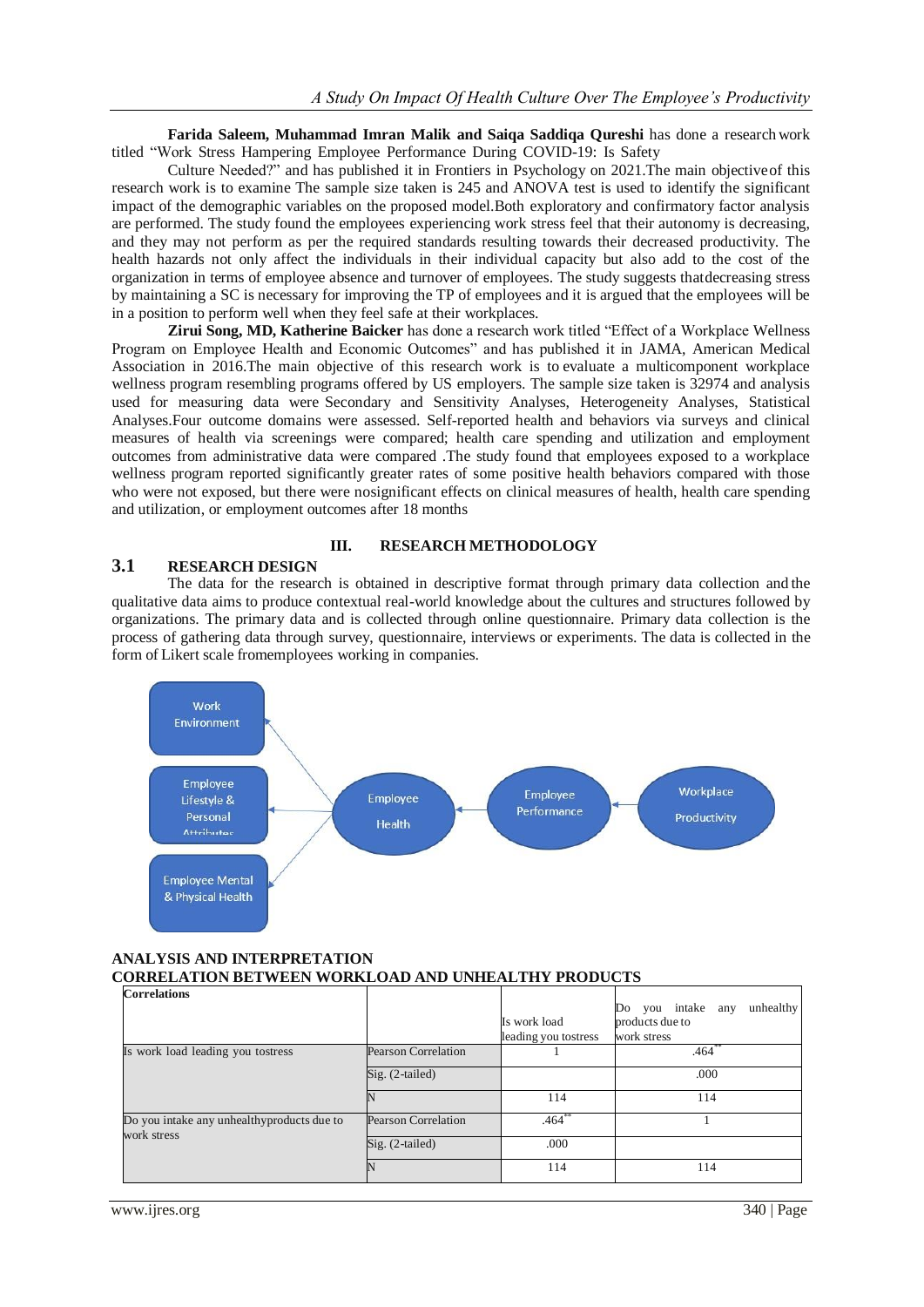From the above table 4.15 the Pearson correlation is observed to be 0.54 a moderate correlationand this shows that there exists a inter relationship between two variables.

|                                                               |                          | Sum of Squares | Df           | Mean Square | F     | Sig. |
|---------------------------------------------------------------|--------------------------|----------------|--------------|-------------|-------|------|
| Have you been bullied by<br>someone atwork place              | <b>Between</b><br>Groups | .289           | 1            | .289        | .157  | .693 |
|                                                               | Within Groups            | 206.448        | 112          | 1.843       |       |      |
|                                                               | Total                    | 206.737        | 113          |             |       |      |
| Do you feel safe atwork place                                 | <b>Between</b><br>Groups | .870           | 1            | .870        | 1.887 | .172 |
|                                                               | Within Groups            | 51.621         | 112          | .461        |       |      |
|                                                               | Total                    | 52.491         | 113          |             |       |      |
| Do you find gender discrimination<br>at work place            | Between<br>Groups        | .046           | $\mathbf{1}$ | .046        | .029  | .864 |
|                                                               | Within Groups            | 174.244        | 112          | 1.556       |       |      |
|                                                               | Total                    | 174.289        | 113          |             |       |      |
| Are your emotions and thoughts<br>valued by your co-employees | <b>Between</b><br>Groups | 4.113          | 1            | 4.113       | 3.606 | .060 |
|                                                               | Within Groups            | 127.747        | 112          | 1.141       |       |      |
|                                                               | Total                    | 131.860        | 113          |             |       |      |

## **GENDER VS WORK ENVIRONMENT - ANOVA**

From the above table 4.16 the significance value is found to be more than 0.05 and from theobserved value we conclude that no relationship exist between the two variables

#### **WORK TIMING VS HEALTH ISSUES DUE TO INCRESED SCREEN TIMESITTING PERIOD**

#### **Work timing \* Is increased screen time and sitting period causing you health issues Crosstabulation**

Count

### Is increased screen time and sitting period causing you health issues

| strongly<br>disagree                             |  |                  | Disagree       | neutral          | Agree | strongly<br>agree | Total |
|--------------------------------------------------|--|------------------|----------------|------------------|-------|-------------------|-------|
| Day Shift                                        |  | 8                | 9              | 20               | 37    | 18                | 92    |
| Work timing Night Shift<br>Alternative<br>Shifts |  | $\boldsymbol{0}$ | $\overline{4}$ | $\boldsymbol{0}$ | 3     | $\overline{0}$    | 7     |
|                                                  |  | $\overline{2}$   | 3              | 8                |       | 15                |       |
| Total                                            |  | 9                | 15             | 23               | 48    | 19                | 114   |